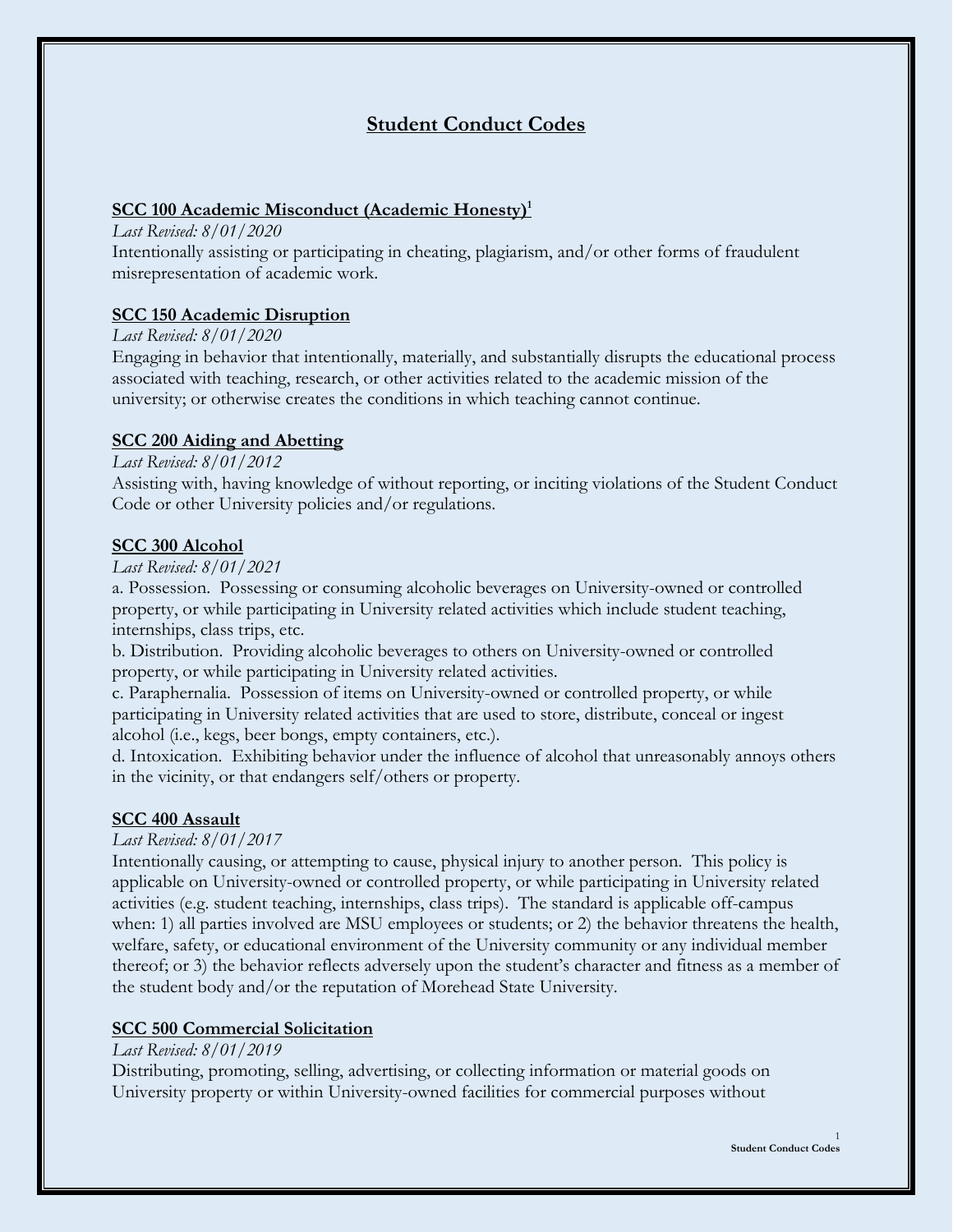authorization per UAR 322. Requesting that someone engage in the aforementioned activities on behalf of an individual or organization.

#### **SCC 600 Computer Infraction – Fraud and Misconduct**

*Last Revised: 8/01/2017*

a. Fraud:

Using information technology or communication systems to disseminate, transfer, enter, alter, or gather data by using another person's or organization's access code or technology/communication equipment without their permission.

b. Misconduct:

Using University-owned or provided equipment or internet access systems in any manner that is prohibited by the Student Conduct Code, MSU policies; or local, state or federal law.

### **SCC 700 Copyright Infringement <sup>1</sup>**

*Last Revised: 8/01/2018* 

Reproducing or distributing copyrighted materials without approval from the copyright owner. Using technology, devices, or services to circumvent measures that control access to copyrighted works. Refer to PG-55 Technology Resource Acceptable Use for additional information.

### **SCC 800 Discrimination**

### *Last Revised: 8/01/2021*

Discriminating against another person on a basis protected by the University Nondiscrimination Statement.

#### **SCC 900 Disorderly Conduct**

#### *Last Revised: 8/01/2019*

Acting or inciting others to act in a manner that substantially disrupts or interferes with the normal operation of the University or infringes on the rights of other members of the University community. Engaging in conduct that intentionally, materially, and substantially disrupts another's expressive activity if that activity is occurring in a campus space previously scheduled or reserved for that activity or under exclusive use or control of a particular group. Interfering with or obstructing the duties of any University administrator, faculty, staff member or local authority.

#### **SCC 1000 Drugs**

#### *Last Revised: 8/01/2021*

a. Possession. Possessing or using illegal drugs/controlled substances, including controlled medications without a valid prescription, on University-owned or controlled property, or while participating in University related activities which include student teaching, internships, class trips, etc.

b. Distribution. Providing illegal drugs/controlled substances, including controlled medications without a valid prescription, to others on University-owned or controlled property, or while participating in University related activities.

c. Paraphernalia. Possession of drug paraphernalia on University-owned or controlled property, or while participating in University related activities.

d. Intoxication. Exhibiting behavior under the influence of illegal drugs/controlled substances that unreasonably annoys others in the vicinity, or that endangers self/others or property.

 $\mathcal{L}$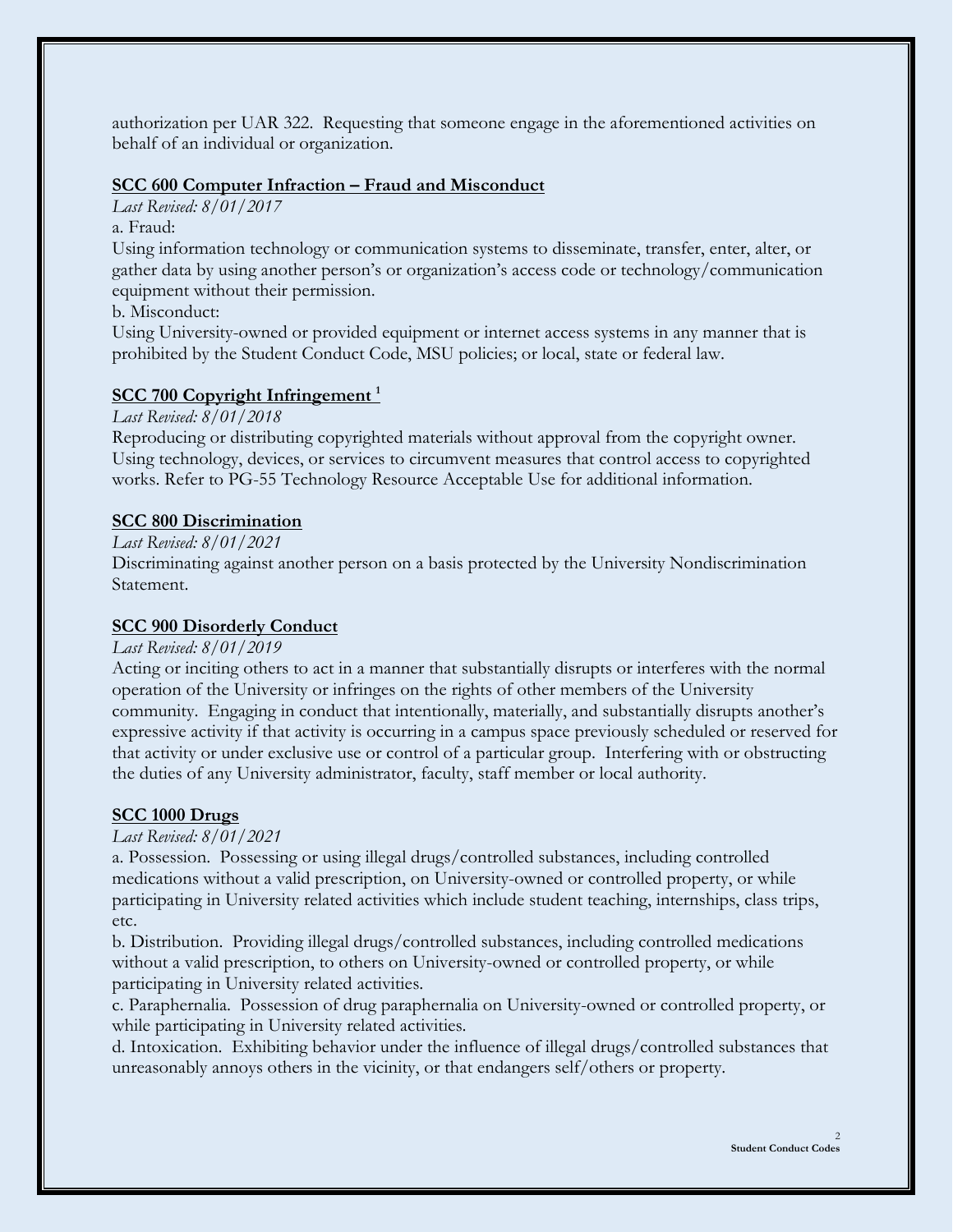## **SCC 1100 Failure to Comply**

### *Last Revised: 8/01/2021*

Failure to respond to the reasonable requests of University officials or law enforcement officers acting in performance of their duties. Failing to produce identification when requested to do so by University officials or law enforcement officers acting in performance of their duties. Failing to abide by sanctions or interim measures.

## **SCC 1150 Failure to Comply with Public Safety**

*Last Revised: 8/01/2021* Failing to obey, follow, or conform to public or institutional health and/or safety mandates.

## **SCC 1300 Forgery**

### *Last Revised: 8/01/2012*

Altering, creating, completing, executing, falsifying, or authenticating any school record document, instrument, or identification card with the intent to defraud or harm any individual.

### **SCC 1400 Fraud**

#### *Last Revised: 8/01/2021*

Deceiving, tricking, or misrepresenting with the intent of defrauding or misleading another individual or the University.

### **SCC 1500 General Policies**

### *Last Revised: 8/01/2012*

Violating any rule, regulation, or policy established by the Board of Regents, the President of the University or an authorized representative, any college, division, department, office, or other authorized University employee within the scope of his/her authority. Such rules, regulations, and policies will be published, posted, or otherwise publicized in a fashion that allows students opportunities to have adequate knowledge of said information.

## **SCC 1600 Harassment**

### *Last Revised: 8/01/2017*

Any behavior that is threatening or intimidating and which places a person in reasonable fear of harm to person or property; or creates a hostile environment by substantially interfering with or impairing the person's educational performance, opportunities or benefits. Any conduct or pattern of behavior directed at an individual or a group in a manner that is unwelcome and, under the totality of the circumstances, is so severe or pervasive that it undermines or detracts from the person's educational or work opportunities or participation in University activities, effectively denying equal access to University resources and opportunities.

## **SCC 1800 Hazing**

### *Last Revised: 8/01/2019*

Any action or situation which recklessly or intentionally endangers mental or physical health or involves the forced consumption of liquor or drugs for the purpose of initiation into or affiliation with any organization. Acting in a manner or creating a situation which subjects another, voluntarily or involuntarily, to abuse, mistreatment, degradation, humiliation, harm or intimidation. Pursuant to KRS 164.290 such action may result in suspension or dismissal from the University.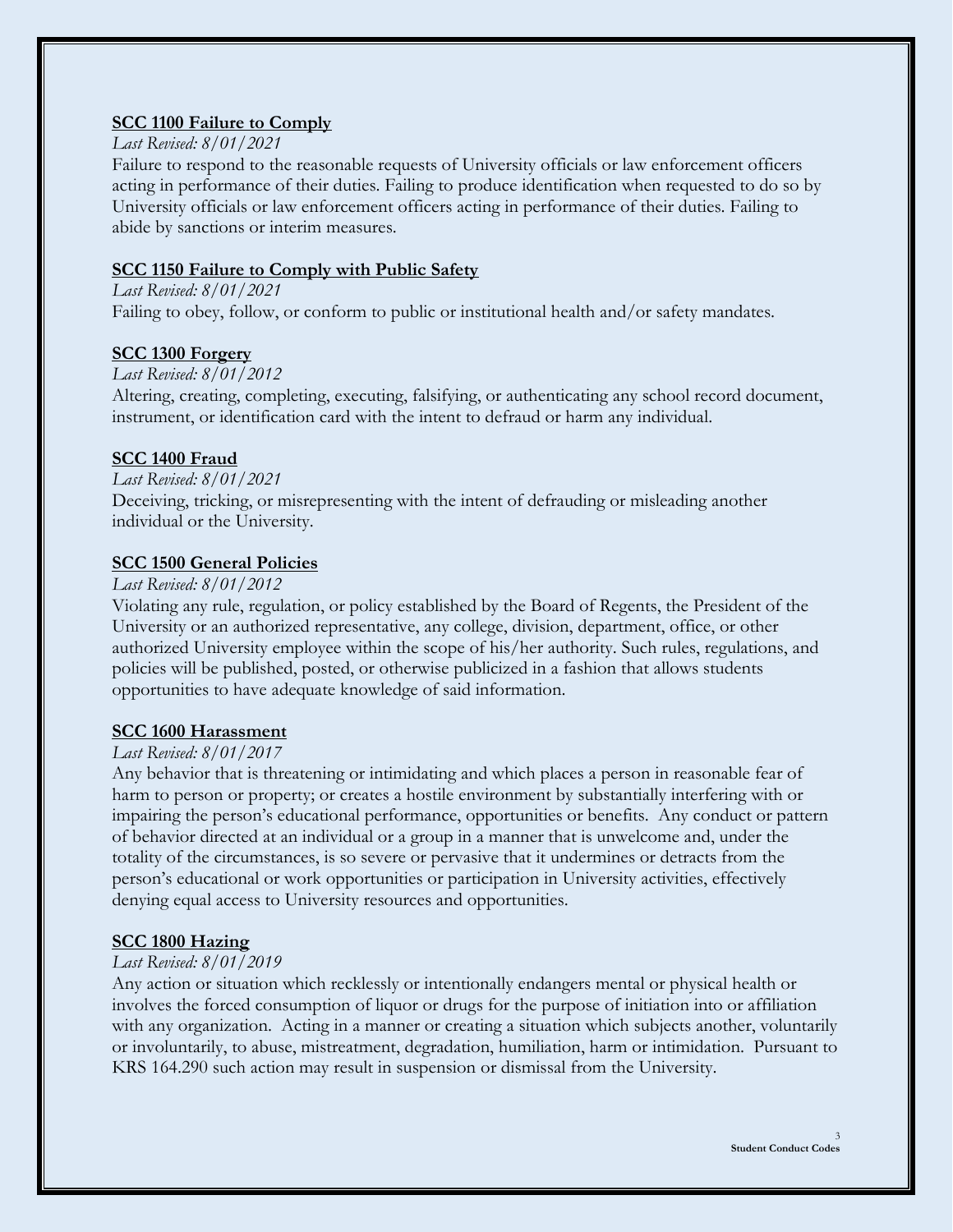## **SCC 1900 Key/Card Fraudulent Use**

#### *Last Revised: 8/01/2021*

Using another person's EagleCard (University ID), University keys, or door access card. Permitting the fraudulent use of an EagleCard, University keys, or door access card.

## **SCC 2000 Key/Card Misuse**

### *Last Revised: 8/01/2021*

Possessing, duplicating, destroying, or modifying an EagleCard (University ID), University keys, or door access cards to any University premises without proper authorization.

## **SCC 2100 Lying**

*Last Revised: 8/01/2012*

Intentionally providing false information to, or filing false charges against, another person or organization.

## **SCC 2300 Prohibited Animals**

### *Last Revised: 8/01/2019*

Possessing an animal in a University non-residential facility, other than a service animal trained to provide assistance to a person with a disability. Possessing an unauthorized animal in a University residential facility, other than an assistance animal that has been approved as a reasonable accommodation by the University. Possessing an animal on University property that damages property, substantially disrupts the University community, or exhibits aggressive behavior. Failing to maintain an animal on a leash, maintain control of an animal, or properly dispose of animal waste.

## **SCC 2400 Possession of Stolen Property**

## *Last Revised: 8/01/2012*

Receiving, retaining, storing, or disposing of movable property which belongs to another person knowing that it has been stolen, or having reason to believe that it has been stolen unless it is clear that the property is received, retained, or stored with the specific intent to restore it to the proper owner.

## **SCC 2500 Property Damage**

## *Last Revised: 8/01/2012*

Causing or assisting with the misuse, vandalism, malicious or unwarranted damage or destruction, defacement, disfiguration, or unauthorized use of property belonging to the University or another person or organization. Examples include, but are not limited to, fire alarms, fire equipment, elevators, telephones, keys, library materials, statues, artwork, or vehicles.

## **SCC 2700 Residence Hall Infractions**

### *Last Revised: 8/01/2017*

Failure to adhere to the guidelines as outlined in the "Housing Policies and Guidelines" (see Office of Housing website).

## **SCC 2750 Retaliation**

## *Last Revised: 8/06/2018*

Retaliating, or encouraging others to retaliate, against another student for making an inquiry, participating in an investigation, or making a reasonable good faith report of possible non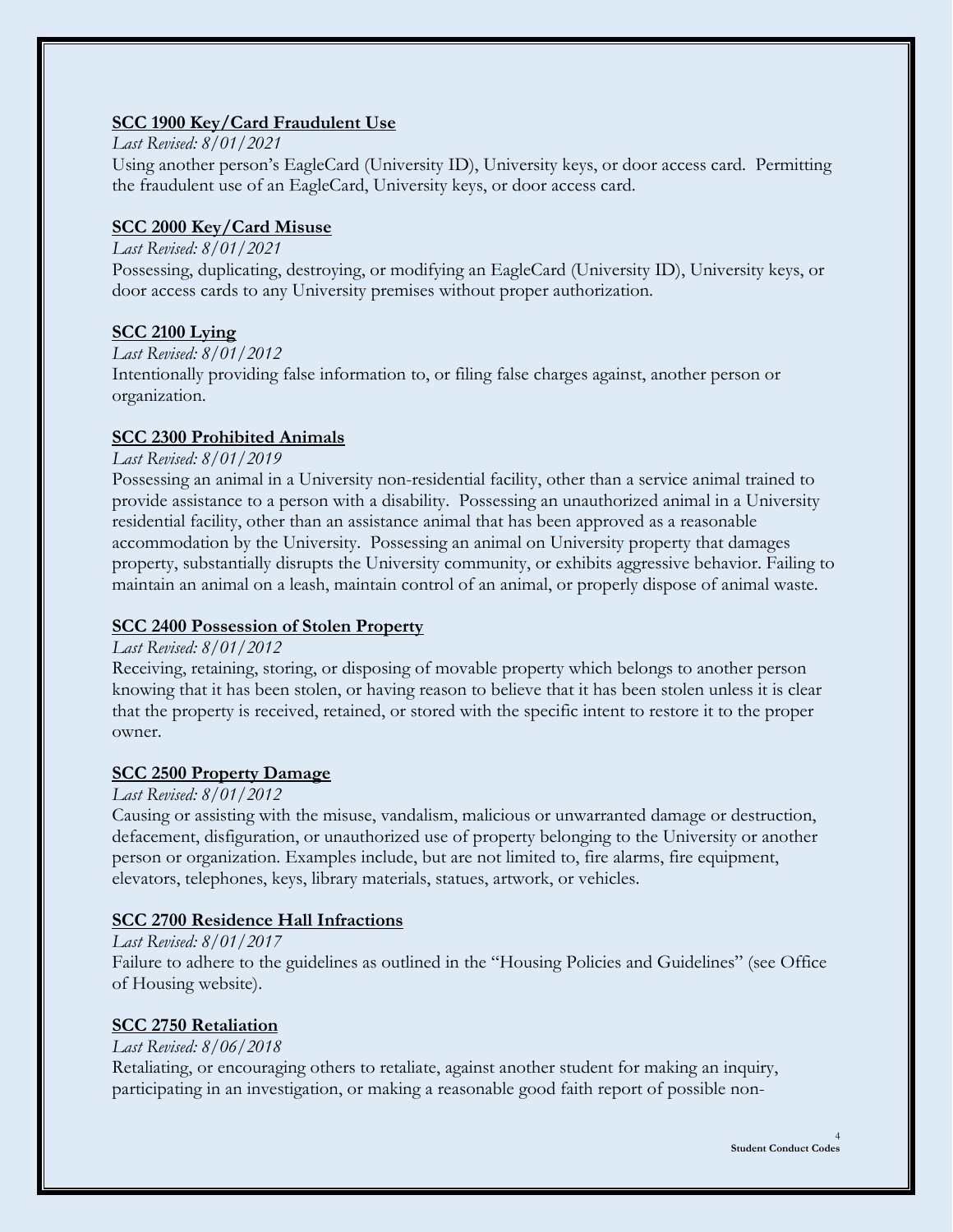compliance with laws and regulations. Procedure for this code violation may be prescribed by PG-5, PG-6, or PG-61.

#### **SCC 2770 Safety Infractions**

*Last Revised: 8/06/2019* 

a. Fire Safety:

Willfully or maliciously burning or attempting to burn property. Failure to exit a University-owned building upon activation of a fire alarm or direction from designed authorities or personnel. Tampering with, obstructing, or inappropriately using fire equipment (e.g. fire extinguishers, smoke detectors, etc.). Using, possessing, or improperly storing hazardous materials (e.g. fireworks,

propane tanks) on University-owned or controlled property.

b. Obstruction of Movement:

Preventing the free movement of a person and/or vehicle, or restricting the access to or egress from a designated passageway.

c. Recreational Equipment Safety:

Using bicycles, scooters, in-line skates, skateboards, hoverboards and other recreational equipment on any University-owned property in a manner that causes (or may cause) damage, hazardous conditions, or harm to others.

#### **SCC 2800 Sexual Misconduct <sup>1</sup>**

#### *Last Revised: 8/07/2018*

Engaging in behavior that includes, but is not limited to, sexual harassment, sexual assault, intimate partner violence, sexual exploitation, and stalking. Engaging in, or advocating engagement in, inappropriate sexual acts such as indecent exposure or sexual activity in public. Refer to PG-6 Sexual Misconduct Policy for additional information.

### **SCC 3100 Theft**

#### *Last Revised: 8/01/2012*

Unlawfully taking (or attempting to take) property belonging to the University, members of the Morehead State University community, visitors, guests, or another person or organization.

#### **SCC 3200 Tobacco**

#### *Last Revised: 8/01/2019*

Using or distributing tobacco, products giving the appearance of tobacco, or electronic nicotine delivery systems (e.g. vaporizers, e-cigarettes) while on University owned, leased, or controlled property unless excluded by UAR 902 Morehead State University Designated Smoking Areas. The violation includes conduct while in University owned, leased, or rented vehicles at any location, and privately owned vehicles that are parked on, or in transit across, University property. Refer to PG-64 University Tobacco Use Policy for additional information.

#### **SCC 3300 Trespassing**

#### *Last Revised: 8/01/2012*

Entering a building or area where the individual has been informed by University officials and/or law enforcement officers that s/he has been restricted from that facility or location.

5